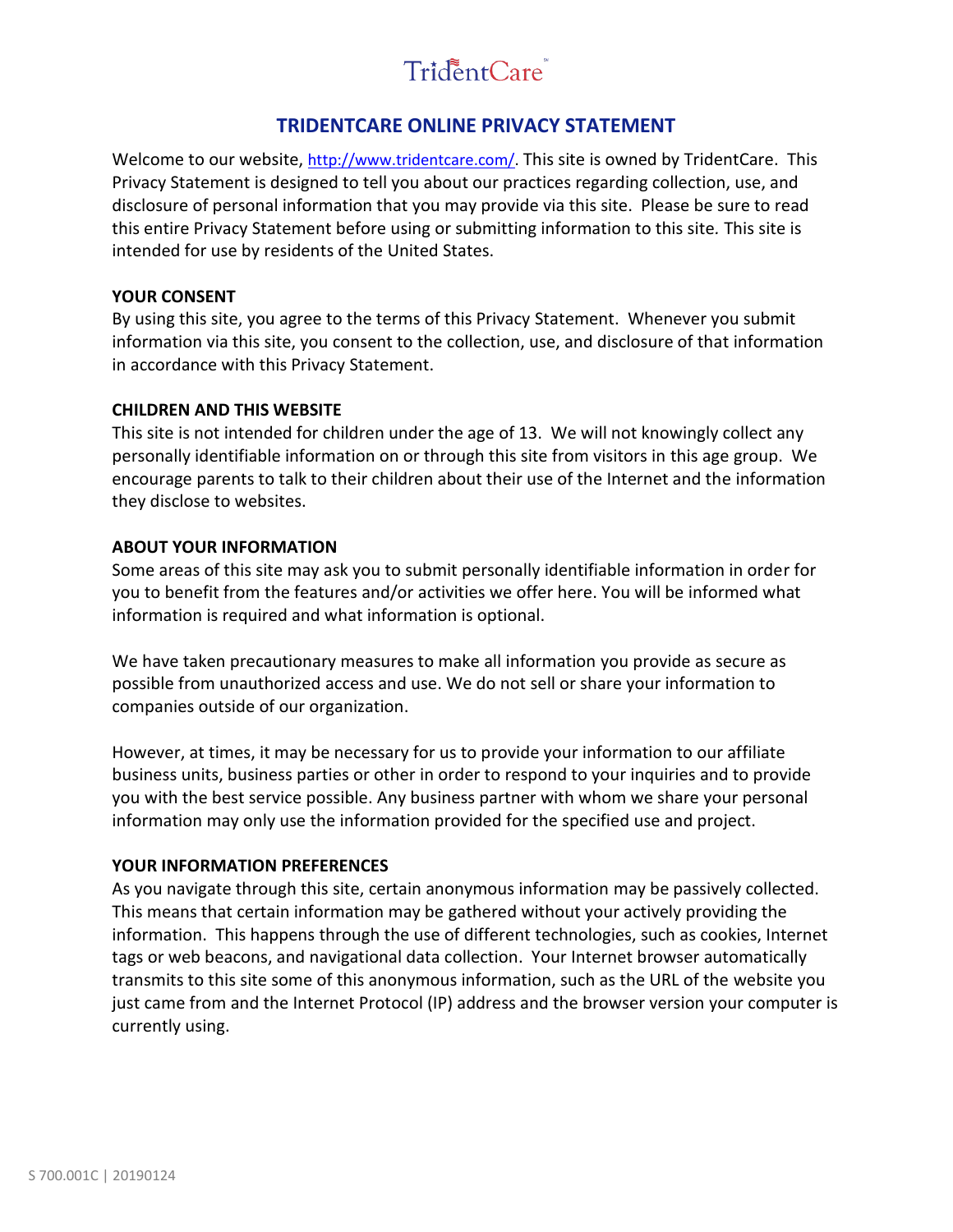# TridentCare

# **ANONYMOUS DATA COLLECTION**

On this site, we may use and combine certain technologies, namely cookies, in order to provide better service to site visitors, customize the site based on your preferences, compile and analyze statistics and trends, and otherwise administer and improve the site so that we may continue to improve our sites and services to you. Such information is not combined with personally identifiable information collected elsewhere on the site unless you have consented. In order to provide the best possible service and relevant information to you, we use cookies to:

- Track resources and data accessed on the site per visitor
- Record general site statistics and activity
- Assist users experiencing website problems

If you do not wish to have this anonymous information collected, you may set your browser to accept cookies, to refuse cookies altogether or to notify you when a cookie is sent, but certain features of this site might not work without cookies. Please keep in mind that cookies do not identify a specific user and are not used to collect any personal information.

# **USE AND DISCLOSURE OF YOUR INFORMATION**

We may use the information collected from you on this site for a variety of purposes, including improving the content of our site and to communicate information to you, if you have requested it, and as specified in this Privacy Statement.

# **ACCESS TO YOUR INFORMATION**

To keep personally identifiable information that you provide through this site accurate, current, and complete, please contact us as specified below and we will take appropriate steps to update or correct the information that remains in our possession, or to delete your information from our databases.

# **SECURITY OF YOUR INFORMATION**

We have taken appropriate steps to protect the personally identifiable information you provide on this site from loss, misuse, and unauthorized access, disclosure, alteration, or destruction

Keep in mind that unless otherwise noted, the e-mail functionality on our site does not provide a completely secure and confidential means of communication. It is possible that your e-mail communication may be accessed or viewed inappropriately by another Internet user while in transit to us. If you wish to keep your information completely private, you should not use email.

# **YOUR ACCESS TO OTHER WEBSITES**

This site may contain links or references to other websites to which this Privacy Statement does not apply. We encourage you to read the Privacy Statement of every website you visit.